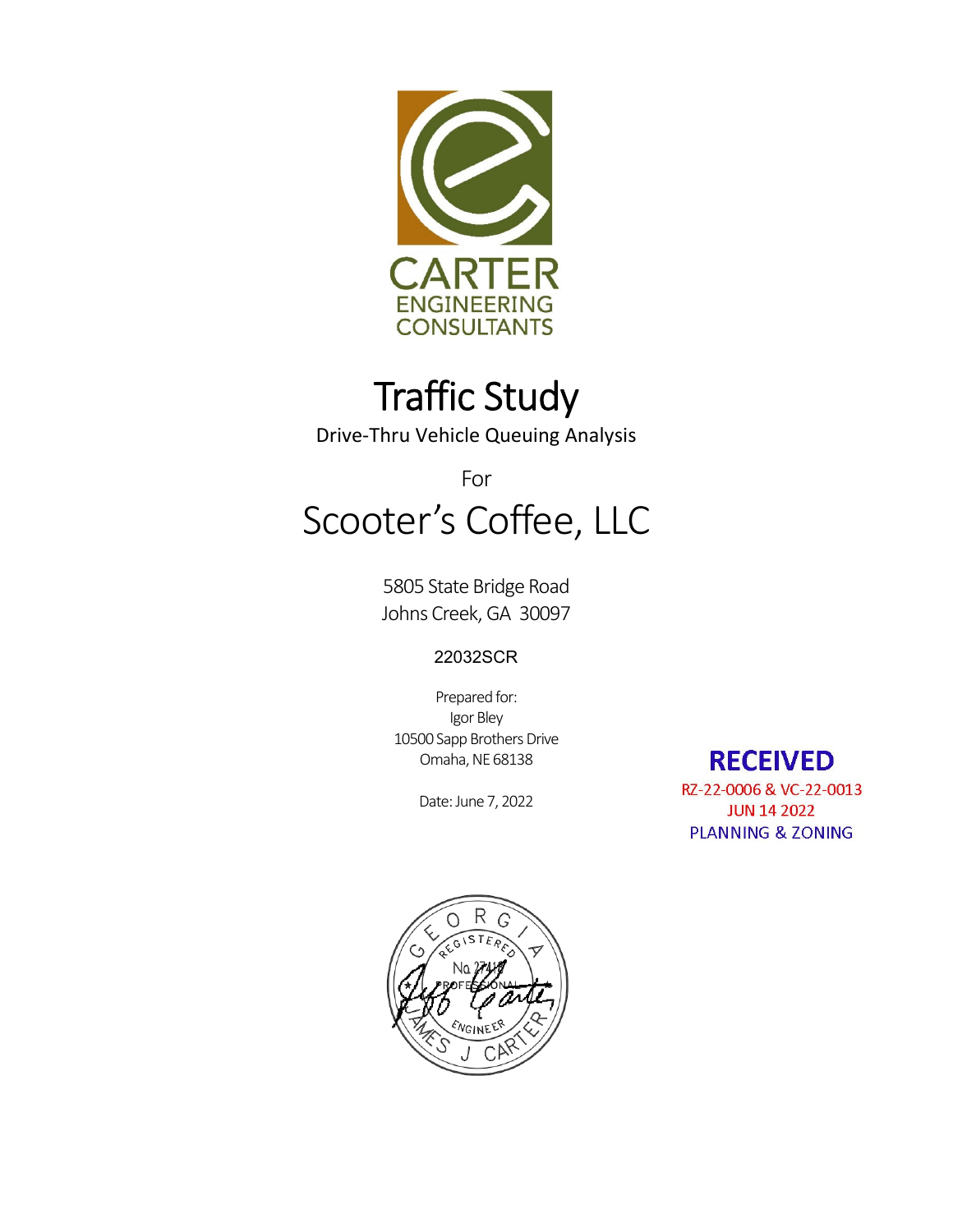

| Introduction 1.1 |  |
|------------------|--|
|                  |  |
|                  |  |
|                  |  |
|                  |  |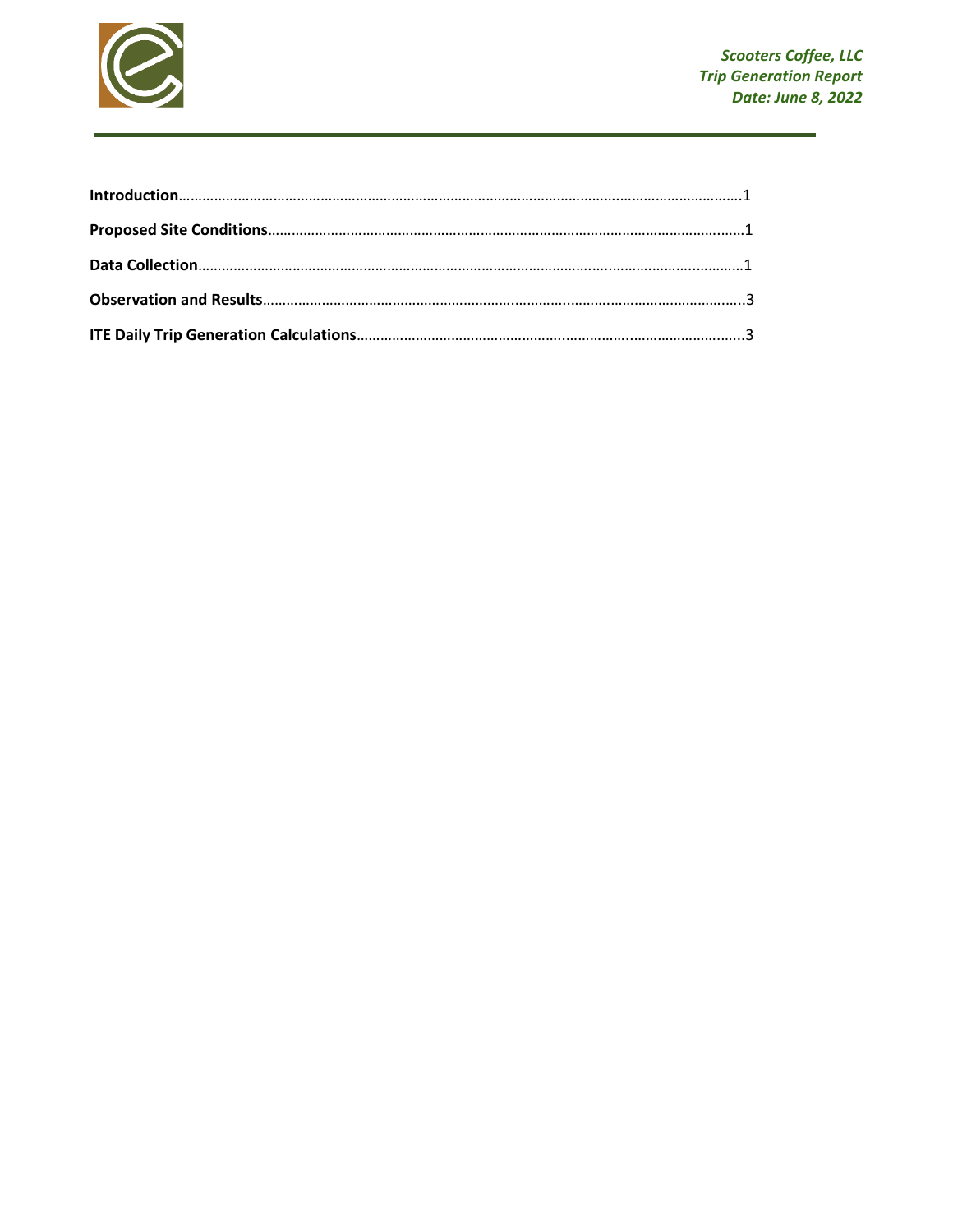

# Introduction

This study presents the results of a drive-thru vehicle queuing study for the proposed Scooter's Coffee located at 5805 State Bridge Road, Johns Creek, GA. This study is prepared at the request of the city to determine if the drive‐thru stacking during peak times will curve off the site, through the shopping center access aisles and into State Bridge Road. The site is located northeast of State Bridge Road. It is currently full of parking for the Shopping Center it is located in.

Scooter's Coffee is a national brand founded in 1998. The brand started in the mid‐ west and is rapidly expanding nationwide. The Scooter's Brand is a drive-thru only coffee kiosk.

# Proposed Site Conditions

The subject site includes 0.580 acres of area. The proposed building will be a 664 square feet drive-thru only coffee kiosk with a single lane drive-thru system. The site plan contemplates 175 feet of drive‐thru que from the pick‐up window to the access aisle which equates to 9 cars. From the pick‐up window to the FDOT right of way at State Bridge Road the distance is about 560 ft, equating to 29 cars. The building and traffic flow on the site has been strategically placed to maximize the que length to ensure drive‐thru vehicles will not back up into the FDOT right of way. The peak drive‐ thru traffic as expected is during the AM peak hour.

### Data Collection

Ticket sales from existing locations were examined entering the drive‐thru lane for each of the peak periods in order to determine the arrival rate for Scooter's customers. In addition, ticket transactions from existing stores were provided by the Scooter's Corporate Office. There are two main data collection points for this study outlined below.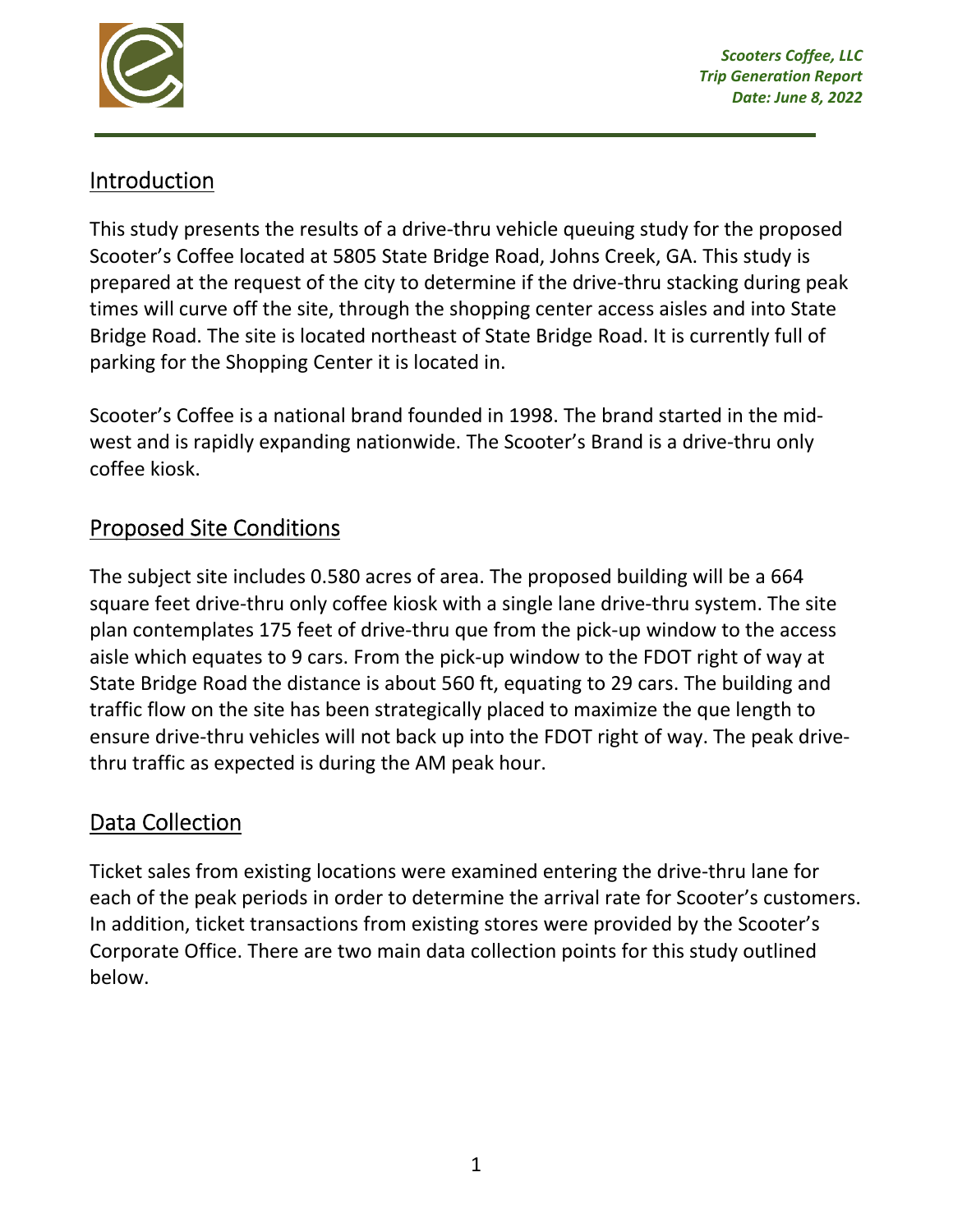

#### 1. Payment Options:

Scooter's Coffee has multiple options for payment and service which decreases the time a customer is in the que. The following data was collected from the Scooter's Corporate Office and includes a 12‐month review.

#### Payment Options:

Scooter's Coffee app – the fastest and safest way for customers to pay. This payment type has doubled in the last year and is expected to continue to increase significantly in the future. 19% of orders are paid with the Scooter's Coffee App allowing for an instant scan of a QR code. The tender time for this app utilization is less than 5 seconds.

Credit Card – 57% of all transactions are paid with a credit card. Tender time is 23 – 26 seconds

Cash – 24% of all transactions are paid with cash. Tender time is 20‐30 seconds.

#### 2. Trip Generation

The Generation Trip Manual, 10<sup>th</sup> Edition: Volume 2 was used to gather trip data for the building. Using ITE Code 937 (Coffee/Donut shop with drive thru) the data was obtained for the number of trips based on a 1,000 square foot building. Since the Scooter's Coffee building size is 664 S.F , the trip rate was multiplied by 0.664 in order to give values more accurate for the site. A pass‐by trip reduction percentage of 50% was also applied to the values obtained from the manual. See the Table below for the AM & PM peak hours values.

| able 1                             |                 |                    |              |        |       |       |              |       |       |       |
|------------------------------------|-----------------|--------------------|--------------|--------|-------|-------|--------------|-------|-------|-------|
| <b>Project Trip Generation</b>     |                 |                    |              |        |       |       |              |       |       |       |
| <b>Scooters Coffee</b>             |                 |                    |              |        |       |       |              |       |       |       |
| <b>Project Trip Generation</b>     |                 |                    | AM Peak Hour |        |       |       | PM Peak hour |       |       |       |
| Description                        | <b>ITE Code</b> | Size (sf)          | Rate         | Total  | In    | Out   | Rate         | Total | In    | Out   |
| Coffee/Donut shop with drive thru  | 937             | 664                | 163.39       | 108.49 | 56.41 | 52.08 | 83.19        | 55.24 | 28.17 | 27.07 |
|                                    |                 | <b>Total Trips</b> | 163.39       | 108.49 | 56.41 | 52.08 | 83.19        | 55.24 | 28.17 | 27.07 |
| Reductions for Pass-by Trips       |                 |                    | 54.25        | 28.21  | 26.04 |       | 27.62        | 14.09 | 13.53 |       |
| <b>Total Net New Project Trips</b> |                 |                    | 54           | 28     | 26    |       | 28           | 14    | 14    |       |

| . .<br>۰. |  |
|-----------|--|
|-----------|--|